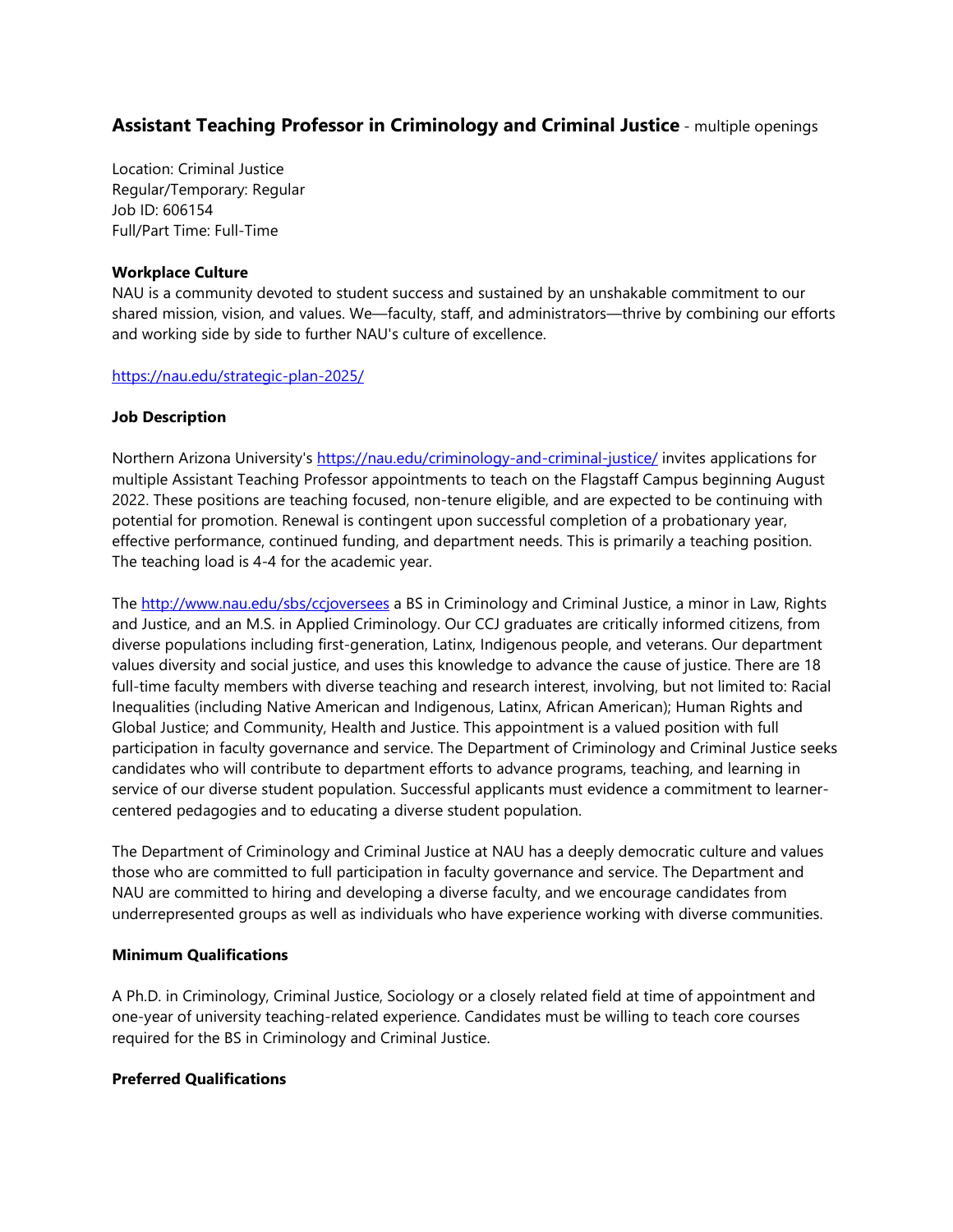• At least one year of university teaching as the instructor of record and evidence of any of the following: effective classroom teaching; innovative approaches to instruction, use of learner-centered pedagogies; curriculum design; effective student success support

• Evidence of, or willingness to, teach in different modalities and in medium to large size sections • A demonstrated ability to teach from among the following courses required for the BS in Criminology and Criminal Justice: Introduction to Crime and Justice, Criminology, Research Methods, Investigating Difference (intensive writing course focused on diversity), Capstone, and contribute as needed to the delivery of the CCJ curriculum included courses focusing on structural inequalities, particularly those involving Latinx and Indigenous People

• Evidence of teaching and scholarly interest in social justice and critical issues

• Evidence of potential to contribute to college and department student success goals, specifically related to serving under-represented and first-generation student populations

• Demonstrated ability to contribute to diversity, equity and inclusion goals of the college and University. This can be presented via a diversity statement that demonstrates the integration of diversity, equity and inclusion into teaching activities.

## **General Information**

Northern Arizona University has a student population of 29,569, including approximately 21,000 on its main campus in Flagstaff and the remainder at more than 20 locations statewide and online.

Committed to a diverse and civil working and learning environment, NAU has earned a solid reputation as a university with all the features of a large institution but with a personal touch, with a faculty and staff dedicated to each student's success. All faculty members are expected to promote student learning and help students achieve academic outcomes.

While our emphasis is undergraduate education, we offer a wide range of graduate programs and research. Our institution has carefully integrated on-campus education with distance learning, forming seamless avenues for students to earn degrees.

Flagstaff has a population of about 70,000, rich in cultural diversity. Located at the base of the majestic San Francisco Peaks, Flagstaff is 140 miles north of Phoenix at intersection of Interstate 17 and Interstate 40.

For information about diversity, access and equity at NAU, see the [http://nau.edu/Center-for-University-](http://nau.edu/Center-for-University-Access-and-Inclusion/)[Access-and-Inclusion/.](http://nau.edu/Center-for-University-Access-and-Inclusion/)

# **COVID-19 Vaccine Requirement**

As of 12/10/21, the Safer Federal Workforce employee vaccination requirement is currently suspended pending the outcome of a federal court-issued injunction. This injunction has suspended the recent executive order issued by President Biden requiring all employees of federal contractors to receive COVID-19 vaccinations. For current status of the vaccine requirement and/or questions, please visit [https://in.nau.edu/human-resources/faqs-for-employee-vaccination-requirement-2/.](https://in.nau.edu/human-resources/faqs-for-employee-vaccination-requirement-2/)

### **Background Information**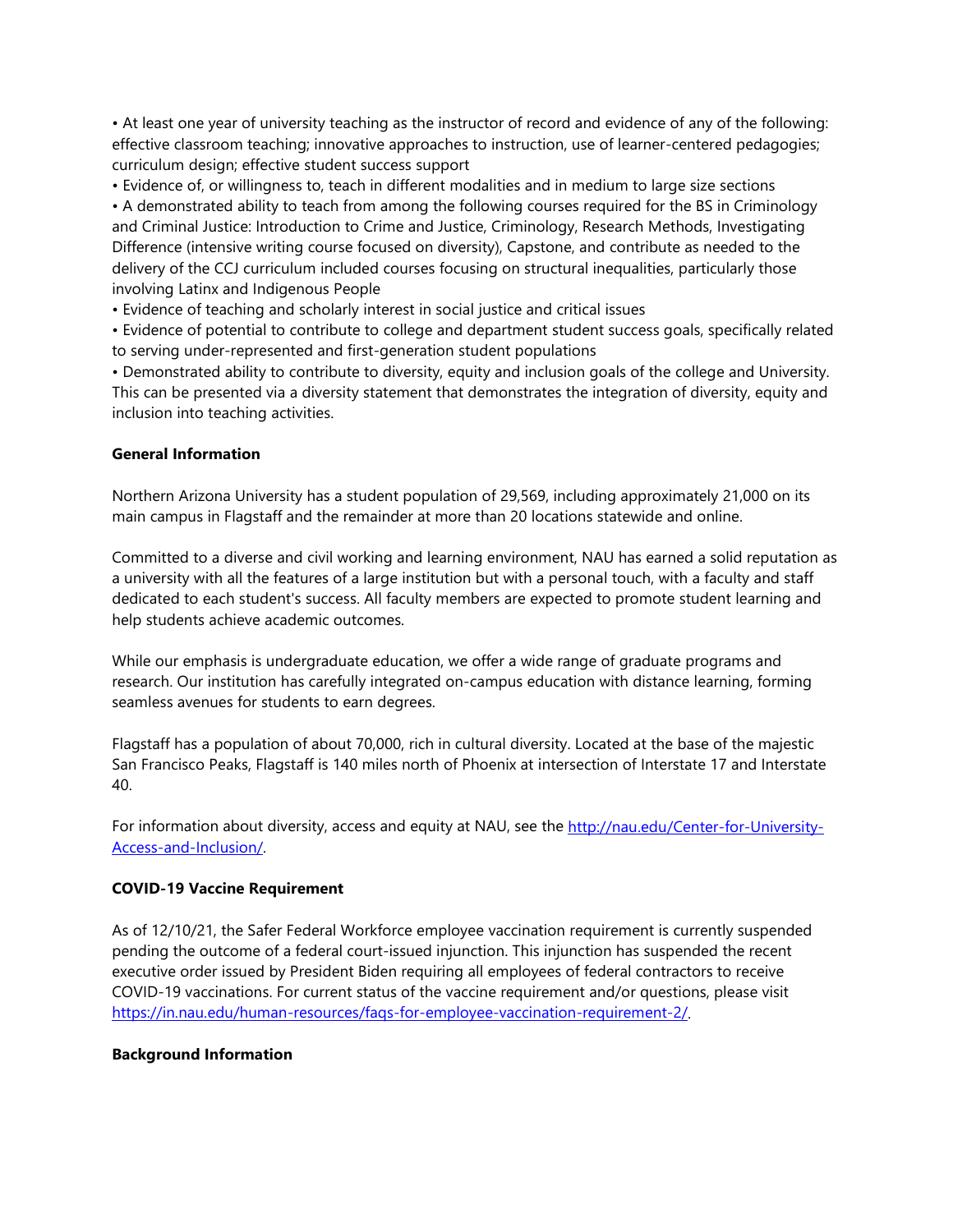Northern Arizona University requires satisfactory results for the following: a criminal background investigation, an employment history verification and a degree verification (in some cases) prior to employment. You may also be required to complete a fingerprint background check. Additionally, as an employer in the state of Arizona, NAU is required to participate in the federal E-Verify program that assists employers with verifying new employees' right to work in the United States. Finally, each year Northern Arizona University releases an [https://in.nau.edu/police-department/annual-security-and-fire](https://in.nau.edu/police-department/annual-security-and-fire-safety-reports/)[safety-reports/.](https://in.nau.edu/police-department/annual-security-and-fire-safety-reports/) The report is a result of a federal law known as the Clery Act. The report includes Clery reportable crime statistics for the three most recent completed calendar years and discloses procedures, practices and programs NAU uses to keep students and employees safe including how to report crimes or other emergencies occurring on campus. In addition, the [https://in.nau.edu/police-department/annual](https://in.nau.edu/police-department/annual-security-and-fire-safety-reports/)[security-and-fire-safety-reports/](https://in.nau.edu/police-department/annual-security-and-fire-safety-reports/) is combined with the Annual Security Report for the NAU Flagstaff Mountain Campus as this campus has on-campus student housing. This report discloses fire safety policies and procedures related to on-campus student housing and statistics for fires that occurred in those facilities. If you would like a free paper copy of the report, please contact the NAUPD Records Department at (928) 523-8884 or by visiting the department at 525 E. Pine Knoll Drive in Flagstaff.

### **Salary**

Commensurate with experience.

#### **Benefits**

This is a Faculty (FAC) position. NAU offers an excellent benefit package including generous health, dental and vision insurance; participation in the Arizona State Retirement System (ASRS) or the Optional Retirement Program (ORP); sick leave accruals and 10 holidays per year; and tuition reduction for employees and qualified family members. More information on benefits at NAU is available at the NAU [https://nau.edu/Human-Resources/Benefits/.](https://nau.edu/Human-Resources/Benefits/) Faculty are hired on a contract basis, renewable according to terms of the [http://nau.edu/Provost/Resources-Policies/.](http://nau.edu/Provost/Resources-Policies/) Employees offered a position will be eligible for state health plans (including NAU's BCBS Plan). Employees will have 31 days from date of hire to enroll in benefits, and their benefits will then be effective the first day of the pay period following their completed enrollment. If a new employee chooses the Arizona State Retirement System (ASRS) retirement option, participation in the ASRS Plan (and the long-term disability coverage that accompanies it) will begin on the first of the pay period following 183 days of employment. New employees who choose to participate in the Optional Retirement Plan (ORP; an alternative to the ASRS plan) will begin to participate on the first day of employment. The long-term disability plan that accompanies the ORP will begin on the first day of the pay period following 90 days of employment. More information about NAU benefits is available at the NAU [https://nau.edu/Human-Resources/Benefits/.](https://nau.edu/Human-Resources/Benefits/)

### **Immigration Support/Sponsorship**

NAU will not provide any U.S. immigration support or sponsorship for this position.

#### **Submission Deadline**

This vacancy will be open until filled or closed. Review of applications will begin on May 2, 2022; with weekly review thereafter.

### **How to Apply**